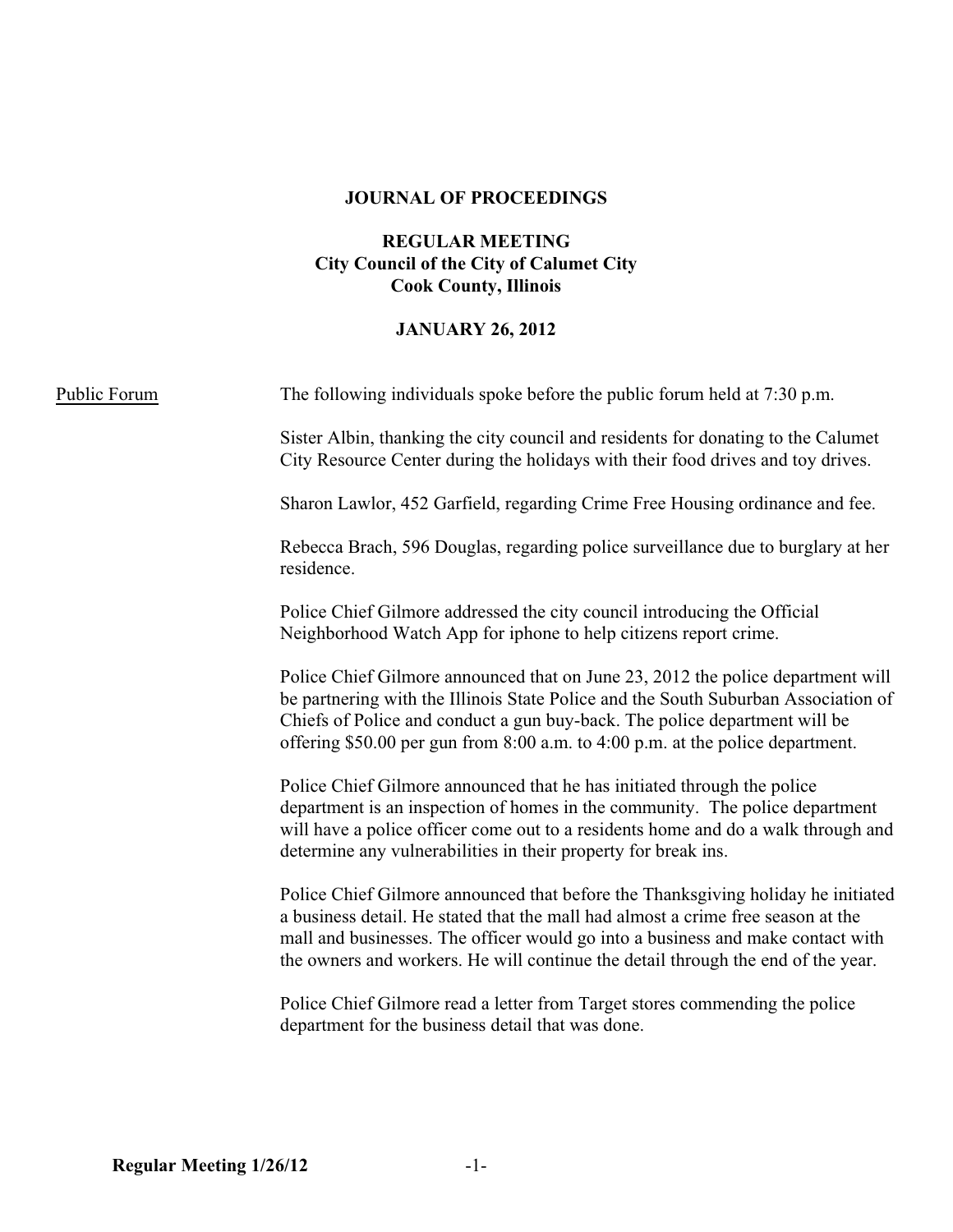## **CALL TO ORDER**

| Pledge of Allegiance                                                                                                   | The City Council of the City of Calumet City met in the City Council Chambers<br>in a regular meeting on Thursday, January 26, 2012 at 7:46 p.m.                                                                                                    |                                                                        |
|------------------------------------------------------------------------------------------------------------------------|-----------------------------------------------------------------------------------------------------------------------------------------------------------------------------------------------------------------------------------------------------|------------------------------------------------------------------------|
| <b>ROLL CALL</b>                                                                                                       |                                                                                                                                                                                                                                                     |                                                                        |
| PRESENT:<br>7                                                                                                          | <b>ALDERMEN:</b>                                                                                                                                                                                                                                    | Schneider, Wosczynski, Jones, Wilson, Munda,<br>Manousopoulos, Collins |
| <b>ABSENT:</b><br>$\overline{0}$                                                                                       | <b>ALDERMEN:</b>                                                                                                                                                                                                                                    | None                                                                   |
|                                                                                                                        | Also present were City Clerk Figgs, City Treasurer Tarka, City Attorney<br>Montana, City Engineer Roberts, Police Chief Gilmore, Fire Chief Galgan,<br>Finance Director Kasperek, Pharmaceutical Commissioner DeFilippo and Deputy<br>Clerk Bonato. |                                                                        |
|                                                                                                                        | There being a quorum present, the meeting was called to order.                                                                                                                                                                                      |                                                                        |
| Approval of minutes<br>Alderman Jones moved, seconded by Alderman Wosczynski, to approved the<br>minutes as presented. |                                                                                                                                                                                                                                                     |                                                                        |

### MOTION CARRIED

## **REPORTS OF STANDING COMMITTEES**

| Finance              | Alderman Wosczynski: "On Wednesday, January 18, 2012, there was a Finance<br>Committee of the Whole meeting in the council chambers at 7:20 p.m. Discussed<br>were updates on worker's compensation cases, reports by the attorney on<br>pending/potential litigation.                                                              |  |  |
|----------------------|-------------------------------------------------------------------------------------------------------------------------------------------------------------------------------------------------------------------------------------------------------------------------------------------------------------------------------------|--|--|
|                      | After City Attorney Odelson reported on one of the city's litigation cases<br>concerning some of the aldermen a motion was made to enter into executive<br>session for matters qualifying for executive session. Prior to the conclusion of the<br>meeting, no action was taken. The meeting adjourned at 8:50 p.m.                 |  |  |
| <b>Public Safety</b> | Alderman Manousopoulos: "The Public Safety and the Public Works Committee"<br>met on Monday, January 23, 2012 in the city council chambers at 6:00 p.m. In<br>attendance was myself chairman, Alderman Munda, member and Alderman<br>Wosczynski, member.                                                                            |  |  |
|                      | The first item for discussion was the possible purchase of a new ambulance in the<br>amount of \$166,068.00 which is a state bid. The second item on the agenda was<br>the possible purchase of a new generator for the extraction tools in the amount of<br>\$6,695.00. It will be placed on the next meeting agenda for approval. |  |  |
|                      | There was discussion for upcoming Safer Grant. This grant allows the city to hire<br>two firemen with the no commitment to the city for two years and they are fully<br>paid by this grant.                                                                                                                                         |  |  |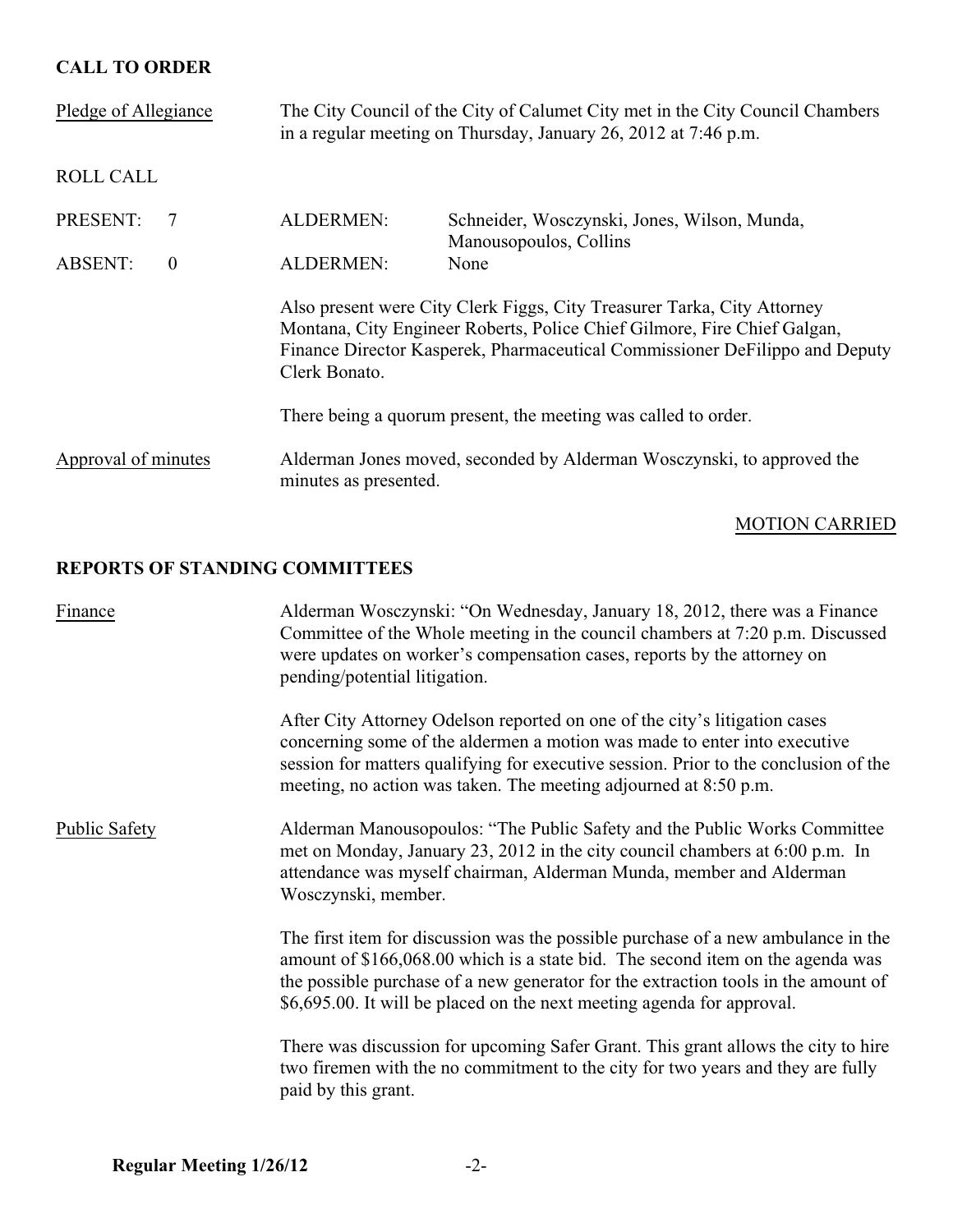|                         | The third item discussed was the possible replacement of the generator at City<br>Hall and Fire Station I. The chief is researching and will report back to the city<br>council.                                                                                                                                                                                                                       |
|-------------------------|--------------------------------------------------------------------------------------------------------------------------------------------------------------------------------------------------------------------------------------------------------------------------------------------------------------------------------------------------------------------------------------------------------|
|                         | Also discussion was securing the entrance gate at the public works facility to be<br>remote from the 911 dispatch center with cameras in the amount of \$16,505.30.<br>This item is on the agenda for approval at tonight's meeting. Also in attendance<br>were Chief Galgan, Chief Gilmore, Commissioner Yovkovich, Mark Graff,<br>Finance Director Kasperek and the press.                           |
|                         | The meeting adjourned at 6:30 p.m.                                                                                                                                                                                                                                                                                                                                                                     |
| <b>Public Utilities</b> | Alderman Jones had a joint meeting with Ordinance $&$ Resolution on January 24,<br>2012 but will defer to Alderman Collins to give a report.                                                                                                                                                                                                                                                           |
| <u>Ord. &amp; Res.</u>  | Alderman Collins: "Thank you Mayor. On Tuesday, January 24, 2012 at 7:00<br>p.m. there was a joint committee of the whole meeting of Public Utilities and<br>Ordinance & Resolution. In attendance was the entire city council, City Attorney<br>Montana, Officer Mike Banske, Mark Nosich, Commissioner Surufka, City<br>Treasurer Tarka, Mayor Michelle Markiewicz Qualkinbush and City Clerk Figgs. |
|                         | The first item that was discussed were out of the utilities projects replacing the<br>water mains throughout the city that might be in need of replacement.                                                                                                                                                                                                                                            |
|                         | The second item discussed was water rates purchased from the City of Chicago as<br>well as the City of Hammond. The committee was updated by the attorney<br>regarding that item.                                                                                                                                                                                                                      |
|                         | The next item discussed was the ordinance amending Chapter 52 regarding Crime<br>Free Housing Residential rental license fee. The committee reviewed and reached<br>a consensus on fees on reducing the fees on crime free housing. The item will be<br>on the agenda for a future meeting to be voted on.                                                                                             |
|                         | The next item that was discussed was an ordinance amending Chapter 42 ban on<br>sale of single cigarette which would prohibit any business from allowing the sale<br>of a single cigarette on their premises which could result in revoking their license<br>to sell cigarette or tobacco. The minutes of the meeting are being prepared by the<br>City Clerk.                                         |
|                         | The meeting adjourned at 9:07 p.m.                                                                                                                                                                                                                                                                                                                                                                     |
| H.E.W.                  | Alderman Schneider had no report.                                                                                                                                                                                                                                                                                                                                                                      |
| Permits & Licenses      | Alderman Wilson had no report. He will be scheduling a committee meeting<br>before the next city council meeting. He will check the availability of the city<br>council chambers and the aldermen's schedule.                                                                                                                                                                                          |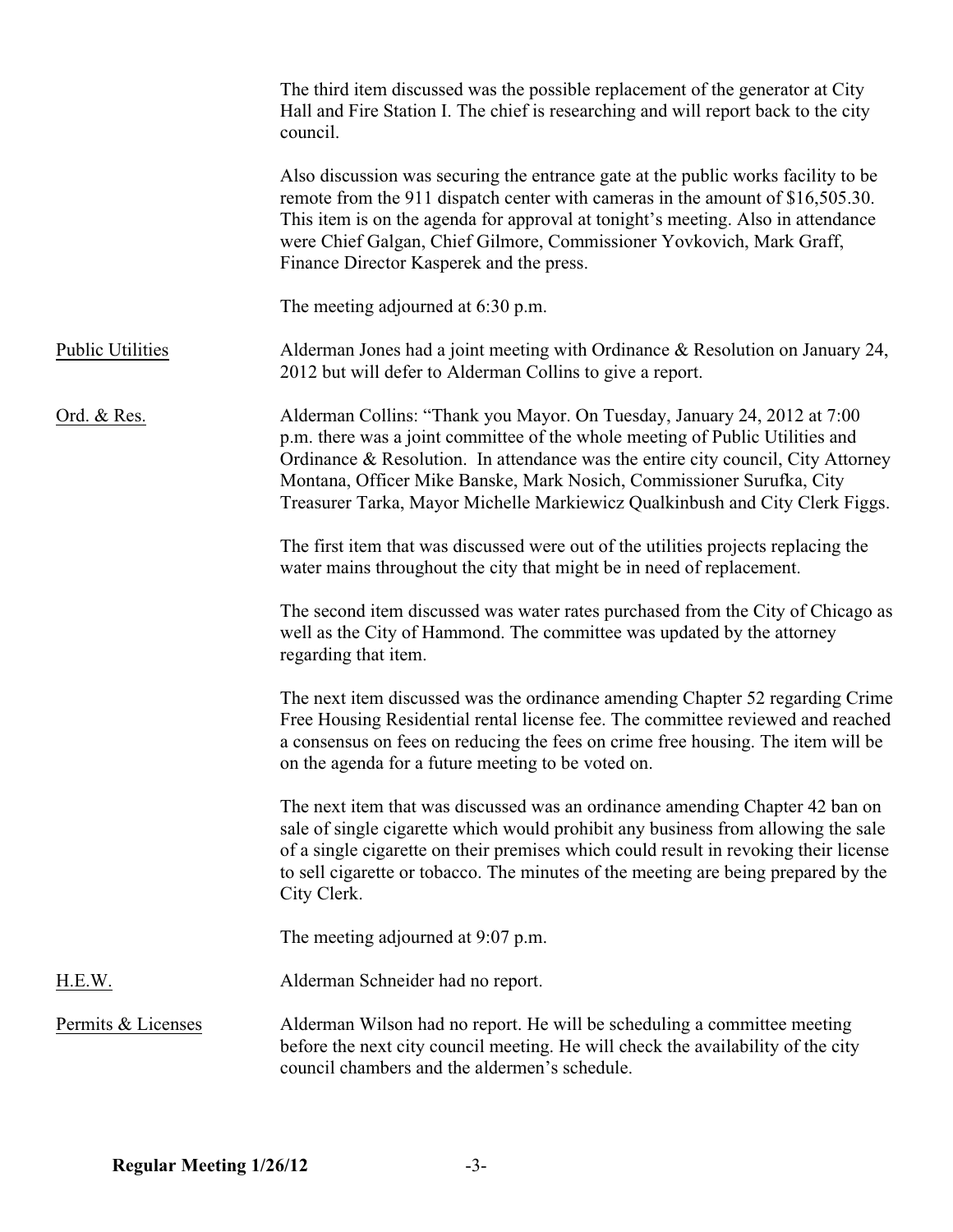Public Works Alderman Munda: "The Public Works and Public Safety Committee had a joint meeting on January 23, 2012 at 6:30 p.m. There was one item on the agenda for the possible purchase of 2012 John Deer 544 K 4 WD Wheel Loader. In attendance were Commissioner Yovkovich, public works mechanic Mark Graff, City Clerk Figgs, Alderman Munda, chairman, members, Alderman Manousopoulos and Alderman Wosczynski. After a brief discussion, it was the recommendation of the committee to place advertising for bid for a new 2012 John Deere 544 K 4WD wheel loader. The committee adjourned at 6:40 p.m.

### **CITY COUNCIL REPORTS**

| Amend handicap parking                                  | Alderman Schneider moved, seconded by Alderman Wosczynski, to amend                                                                                                                                                                                                                                   |
|---------------------------------------------------------|-------------------------------------------------------------------------------------------------------------------------------------------------------------------------------------------------------------------------------------------------------------------------------------------------------|
| by adding: 594 Forsythe,                                | the handicap parking by adding: 594 Forsythe Avenue, 605 Forsythe Avenue $\&$                                                                                                                                                                                                                         |
| 605 Forsythe, 616 Ingraham                              | 616 Ingraham Avenue.                                                                                                                                                                                                                                                                                  |
|                                                         | <b>MOTION CARRIED</b>                                                                                                                                                                                                                                                                                 |
| Thank residents attending<br><b>Crime Watch Meeting</b> | Alderman Schneider thanked the residents who attended the monthly<br>Neighborhood Crime Watch Meeting at Tom's Restaurant and Price's Soul Food.<br>He encourages residents to participate. The meeting is every third Monday of the<br>month at 6:30 p.m. at Tom's Restaurant at 894 Burnham Avenue. |
| St. Andrew's Donut Dance<br>February 18, 2012           | Alderman Wosczynski announced the St. Andrew's Donut Dance on Saturday,<br>February 18, 2012. The doors open at 6:00 p.m. Tickets are \$10.00. Food and<br>entertainment will be provided.                                                                                                            |
| Thank residents contacting                              | Alderman Jones thanked the residents for contacting his office and sending emails                                                                                                                                                                                                                     |
| ward office & emails                                    | regarding issues in the ward.                                                                                                                                                                                                                                                                         |
| Third Ward volunteer mtg.                               | Alderman Jones announced a volunteer meeting on Saturday, February 18, 2012                                                                                                                                                                                                                           |
| $2/18/12$ @ 1910 Sibley                                 | at 10:00 a.m. at 1910 Sibley Boulevard. Any residents that would like to                                                                                                                                                                                                                              |
| volunteer                                               | for third ward events should attend meeting.                                                                                                                                                                                                                                                          |
| Prepare resolution - Nat'l                              | Alderman Jones moved, seconded by Alderman Wilson, to prepare a Resolution                                                                                                                                                                                                                            |
| African-American HIV/Aids                               | designating February 7, 2012 as "National African-American HIV/AIDS                                                                                                                                                                                                                                   |
| Awareness Day - 2/7/12                                  | Awareness Day" in the State of Illinois.                                                                                                                                                                                                                                                              |
|                                                         | <b>MOTION CARRIED</b>                                                                                                                                                                                                                                                                                 |
| City Engineer research                                  | Alderman Jones moved, seconded by Alderman Wilson, to direct the City                                                                                                                                                                                                                                 |
| installing guardrail $\omega$                           | Engineer to research installing a guardrail at 2275 Harding Avenue; in an                                                                                                                                                                                                                             |

amount

2275 Harding Avenue not to exceed \$1,500.00.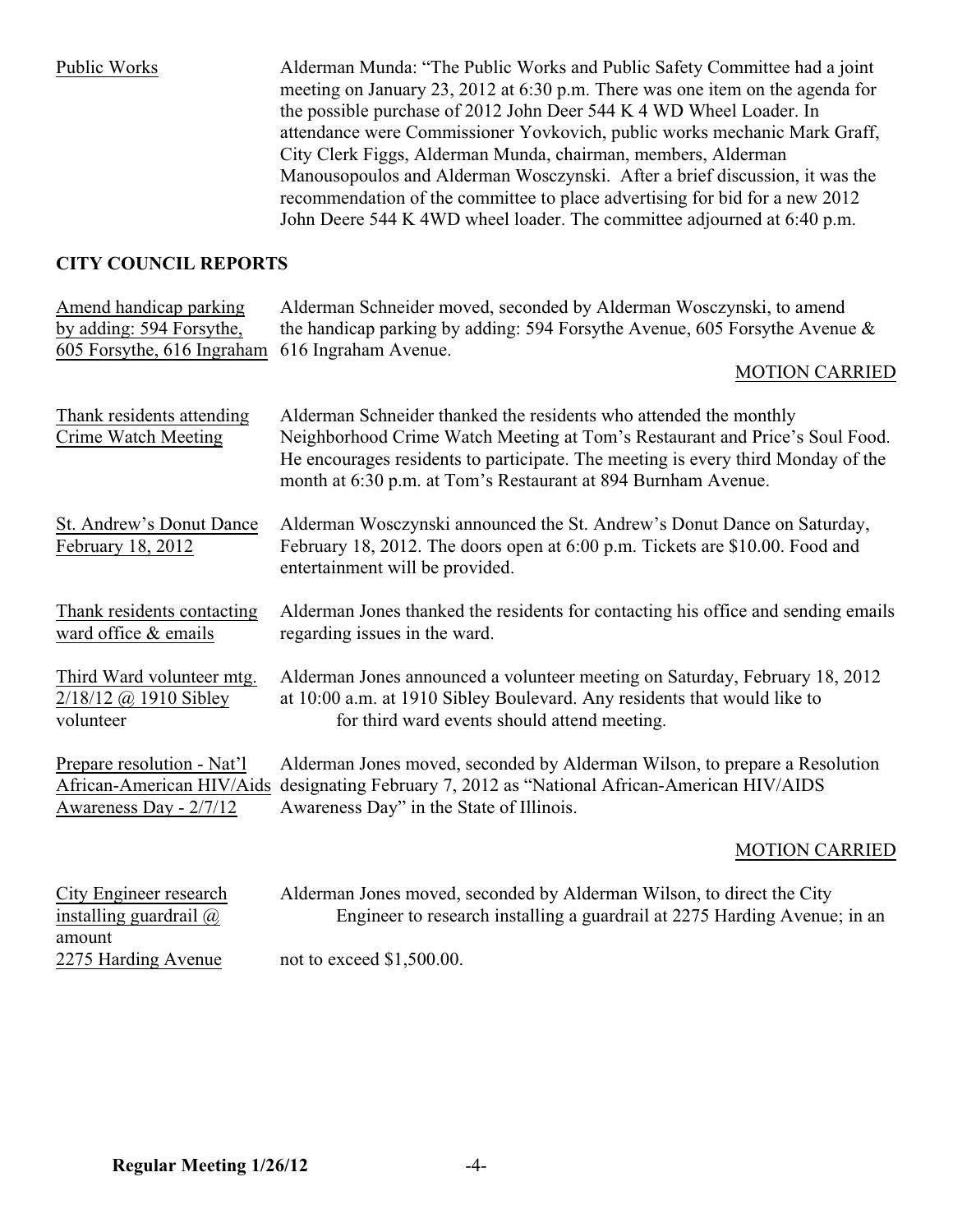ROLL CALL

| 7<br>YEAS:                                                                      |  | <b>ALDERMEN:</b>                                                                                                                                                                                                                                                                                                                                             | Wosczynski, Jones, Wilson, Munda, Manousopoulos,<br>Collins, Schneider                                                                                                                                                                                                                                                  |  |
|---------------------------------------------------------------------------------|--|--------------------------------------------------------------------------------------------------------------------------------------------------------------------------------------------------------------------------------------------------------------------------------------------------------------------------------------------------------------|-------------------------------------------------------------------------------------------------------------------------------------------------------------------------------------------------------------------------------------------------------------------------------------------------------------------------|--|
| NAYS:<br>$\mathbf{0}$                                                           |  | <b>ALDERMEN:</b>                                                                                                                                                                                                                                                                                                                                             | None                                                                                                                                                                                                                                                                                                                    |  |
| <b>ABSENT:</b><br>$\boldsymbol{0}$                                              |  | ALDERMEN;                                                                                                                                                                                                                                                                                                                                                    | None                                                                                                                                                                                                                                                                                                                    |  |
|                                                                                 |  |                                                                                                                                                                                                                                                                                                                                                              | <b>MOTION CARRIED</b>                                                                                                                                                                                                                                                                                                   |  |
| <b>Synthetic Drugs</b>                                                          |  | throughout the state.                                                                                                                                                                                                                                                                                                                                        | Alderman Jones announced that the Office of the State General submitted<br>information about a growing problem regarding use of Synthetic Drugs. He<br>encourages parents to be aware of substances sold over the counter at businesses                                                                                 |  |
| Comcast Care Days -<br>they April 21, 2012                                      |  | Alderman Jones announced on April 21, 2012 Comcast Care Days where<br>bring out 300 volunteers to do projects in the neighborhood that was chosen<br>Calumet City. Any aldermen that have projects to be done to contact his office.                                                                                                                         |                                                                                                                                                                                                                                                                                                                         |  |
|                                                                                 |  | Mayor Michelle Markiewicz Qualkinbush suggested that Alderman Jones<br>contact Commissioner Yovkovich to see if there is a stretch of roadway or bike<br>path that might need attention.                                                                                                                                                                     |                                                                                                                                                                                                                                                                                                                         |  |
| April 21, 2012 Nat'l<br>Volunteer                                               |  |                                                                                                                                                                                                                                                                                                                                                              | Alderman Jones announced also that April 21, 2012 is National Volunteer Day.                                                                                                                                                                                                                                            |  |
| Legislative breakfast<br>$3/14/12$ @ Children's Home<br>Center                  |  |                                                                                                                                                                                                                                                                                                                                                              | Alderman Jones announced on March 14, 2012 there will be a Legislative<br>breakfast at Children's Home Center at 1652 Dolton Road. There will be state<br>senators and state representatives present to discuss early childhood projects and<br>involvement of the state. He encourages his colleagues to attend.       |  |
| Financial Literacy seminar<br>$4th$ Ward $\omega$ Library                       |  | Alderman Wilson announced he will be sponsoring fourth ward Financial<br>Literacy series that will be taking place at the Calumet City Library starting<br>January 30, 2012 thru January 31, 2012 and February 1, 2012 thru February 2,<br>2012 from 6:30 p.m. to 7:30 p.m. Financial professionals will be available<br>providing information to residents. |                                                                                                                                                                                                                                                                                                                         |  |
| Third Ward/Fourth Ward<br>Crime Watch meeting<br>2/7/12                         |  |                                                                                                                                                                                                                                                                                                                                                              | Alderman Wilson announced the Third Ward/Fourth Ward Crime Watch meeting<br>on Tuesday, February 7, 2012 at Downey Park. At 6:30 p.m. to 7:00 p.m. there<br>will be a lawyer providing a free legal clinic and give out legal advise. The<br>regular meeting will start at 7:00 p.m. He encourages residents to attend. |  |
| Commend public works<br>for the snow removal throughout the city.<br>department |  |                                                                                                                                                                                                                                                                                                                                                              | Alderman Munda commended the public works department for their hard work                                                                                                                                                                                                                                                |  |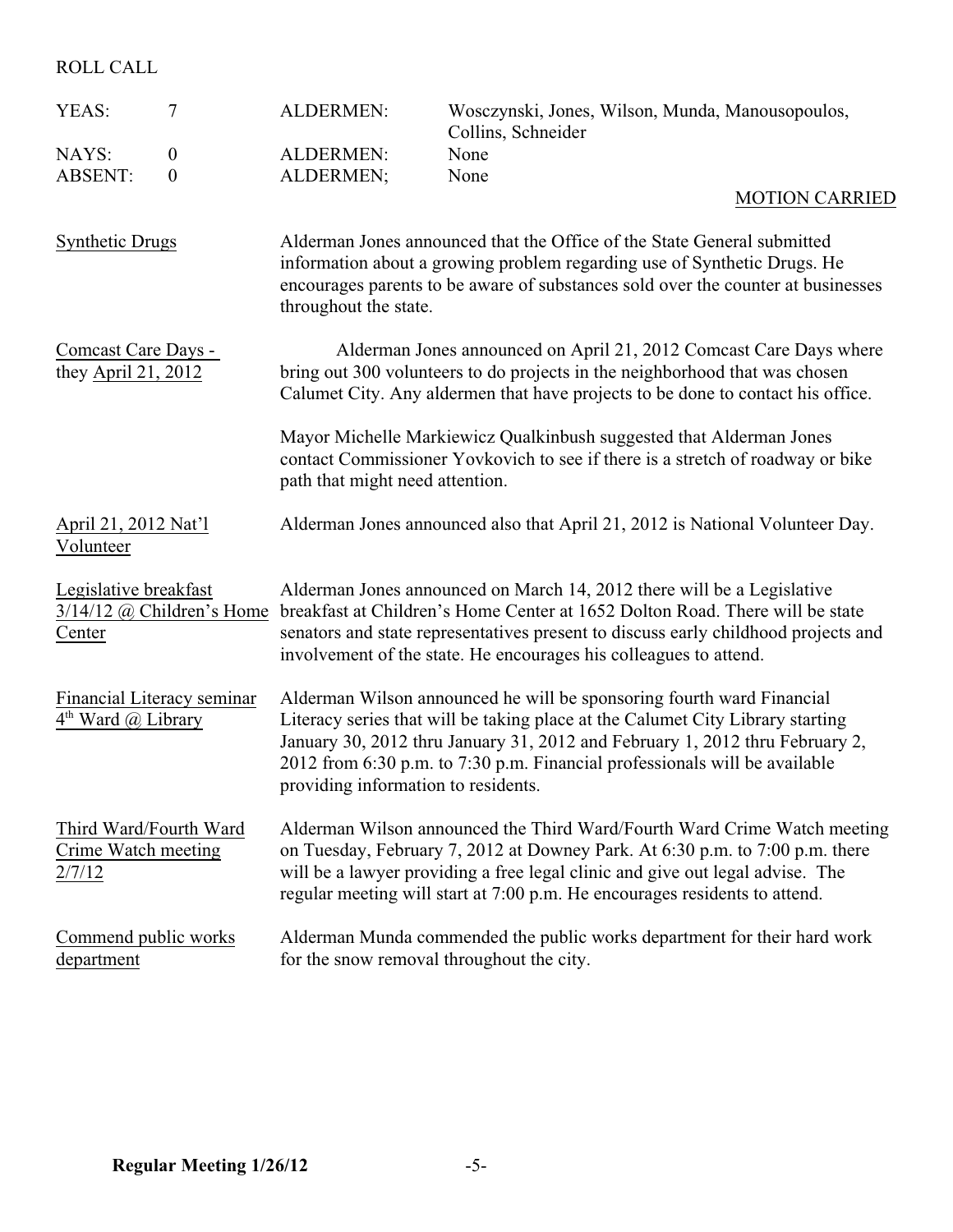| Amend Chapter 90, Vehicle<br>Licenses/antique license<br>plate shall not pay fee | Alderman Munda moved, seconded by Alderman Manousopoulos, to amend<br>Chapter 90, Article III, Vehicle Licenses, Section 90-584, fees, by adding:<br>subsection: (d) Passenger Motor Vehicles with an antique vehicle license<br>plate shall not pay a license fee.                                                                              |  |
|----------------------------------------------------------------------------------|--------------------------------------------------------------------------------------------------------------------------------------------------------------------------------------------------------------------------------------------------------------------------------------------------------------------------------------------------|--|
|                                                                                  | <b>MOTION CARRIED</b>                                                                                                                                                                                                                                                                                                                            |  |
| <b>Public Safety Committee</b><br>of Whole - $2/2/12$ ( <i>a</i> ) 7pm           | Alderman Manousopoulos stated under his committee report that he received a<br>call from Illa Galloway requesting a meeting with the whole council updating<br>with some new changes for police and fire. The tentative date will be next<br>Thursday, February 2, 2012 at 7:00 p.m. The agenda will be forwarded to the city<br>clerk's office. |  |
| $7th$ Ward phone tree                                                            | Alderman Collins stated that in his ward due to the recent burglaries he has<br>started a phone tree. He stated that it gives the police and the residents an<br>advantage to get to know your neighbors and communicating regarding crime in<br>the ward.                                                                                       |  |
| Voter Drive - $1/24/12$<br>@ Victory Center                                      | Alderman Collins thanked the residents of the Victory Center for attending a<br>voter<br>drive this past Tuesday, January 24, 2012.                                                                                                                                                                                                              |  |
|                                                                                  |                                                                                                                                                                                                                                                                                                                                                  |  |

# **INFORMATIONAL ITEMS TO BE ACCEPTED AND PLACED ON FILE**

| Robinson Engineering/<br>sewer lining & televising<br>report                | Submitting Pavement Management and Sewer Lining & Televising Report.<br>(Plans and maps available in the City Clerk's Office) |
|-----------------------------------------------------------------------------|-------------------------------------------------------------------------------------------------------------------------------|
| City Treasurer Tarka/<br>submitting investment report                       | Submitting Investment Report for the quarter ended December 31, 2011.                                                         |
| Garden House I & II/<br>thanking city                                       | Thanking the city for hosting holiday party.                                                                                  |
| River Oaks Towne House/<br>thanking city                                    | Thanking the city for hosting holiday party.                                                                                  |
| Office of Attorney General/ RE: Open Meetings Act.<br>re: Open Meetings Act |                                                                                                                               |
| City Treasurer Tarka/<br>re: 2009 Certified Financial<br>Audit              | RE: City of Calumet City 2009 Certified Financial Audit.                                                                      |
| Accept $&$ place on file                                                    | Alderman Jones moved, seconded by Alderman Wosczynski, to accept the<br>communications and place on file.                     |

### MOTION CARRIED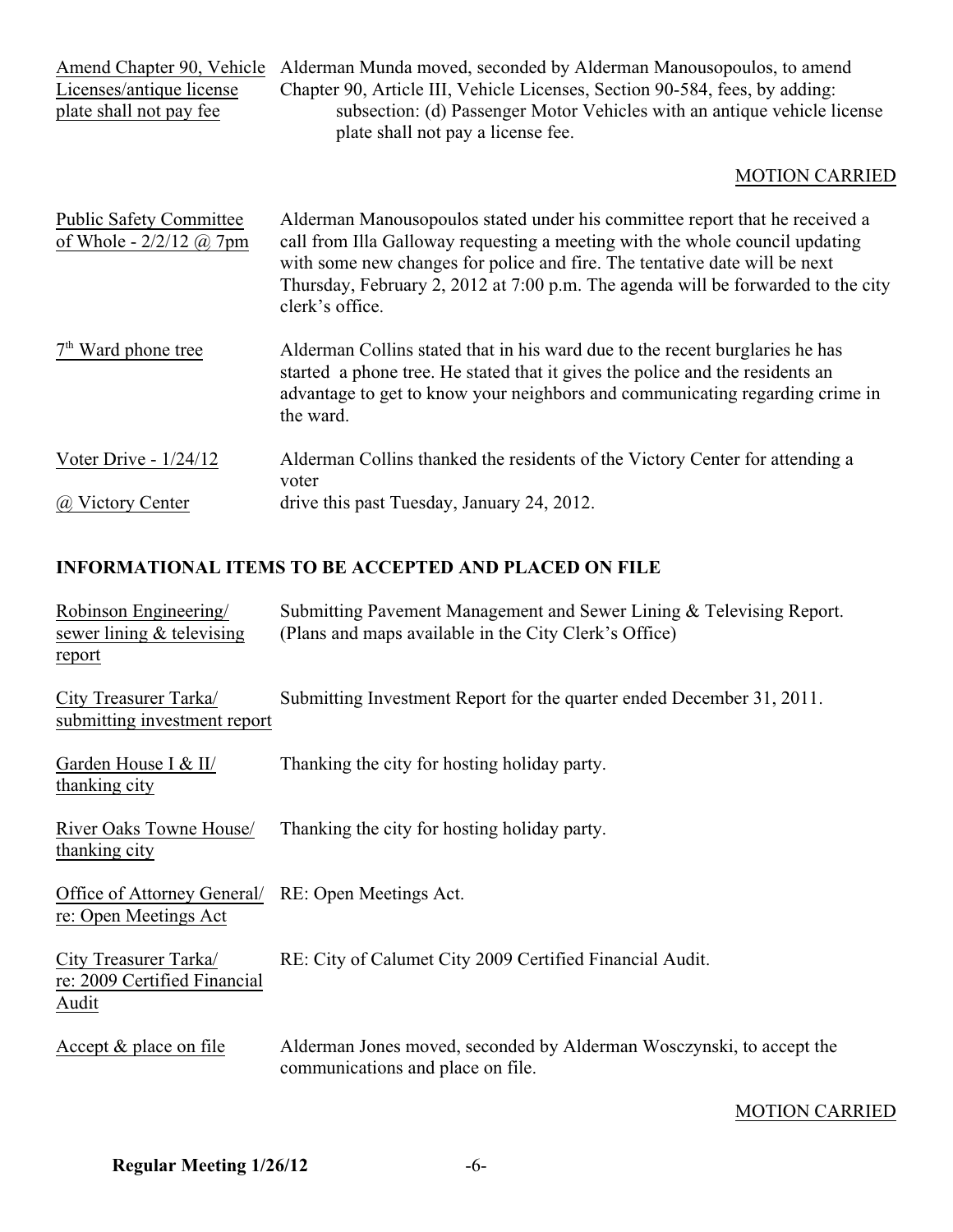| Read in entirety                                       |                  | communications #7C $&$ #7D in its entirety.                                                                                                                                                                              | Alderman Manousopoulos moved, seconded by Alderman Munda, to read<br><b>MOTION CARRIED</b> |  |
|--------------------------------------------------------|------------------|--------------------------------------------------------------------------------------------------------------------------------------------------------------------------------------------------------------------------|--------------------------------------------------------------------------------------------|--|
|                                                        |                  |                                                                                                                                                                                                                          | (see attached pages $7A \& 7B$ for communications)                                         |  |
| <b>NEW BUSINESS</b>                                    |                  |                                                                                                                                                                                                                          |                                                                                            |  |
| Advertise for bid/2012 John<br>Deere 544K wheel loader |                  | Direct the City Clerk to advertise for bid for one (1) 2012 John Deere 544K 4WD<br>wheel loader upon receiving specifications from the public works department.<br>(Discussed at 1/23/12 public works committee meeting) |                                                                                            |  |
| Approve new business                                   |                  | Alderman Manousopoulos moved, seconded by Alderman Munda, to approve<br>new<br>business items as presented.                                                                                                              |                                                                                            |  |
| <b>ROLL CALL</b>                                       |                  |                                                                                                                                                                                                                          |                                                                                            |  |
| YEAS:                                                  | 7                | <b>ALDERMEN:</b>                                                                                                                                                                                                         | Jones, Wilson, Munda, Manousopoulos, Collins, Schneider,<br>Wosczynski                     |  |
| NAYS:                                                  | $\boldsymbol{0}$ | <b>ALDERMEN:</b>                                                                                                                                                                                                         | None                                                                                       |  |
| <b>ABSENT:</b>                                         | $\overline{0}$   | <b>ALDERMEN:</b>                                                                                                                                                                                                         | None                                                                                       |  |

# MOTION CARRIED

## **RESOLUTIONS AND ORDINANCES**

| Res. $\#1$ : approving<br>conveyance surplus real<br>estate $(407-154th$ Place)<br>$(Res. #12-1)$                        | Resolution amending (Res. $\#11-53$ ) approving conveyance of surplus real estate<br>in the City of Calumet City. (407-154th Place) (see attached page 7C)                                                                                                                                                                                                                              |
|--------------------------------------------------------------------------------------------------------------------------|-----------------------------------------------------------------------------------------------------------------------------------------------------------------------------------------------------------------------------------------------------------------------------------------------------------------------------------------------------------------------------------------|
| Res. $#2$ : appropriating<br>\$1,170,962.48 MFT funds<br>$5/1/12$ to $4/30/13$<br>$(Res. #12-2)$                         | Resolution for Maintenance of Streets and Highways by Municipality under the<br>Illinois Highway Code. (appropriating \$1,170,962.48 of MFT funds from<br>May 1, 2012 to April 30, 2013) (Traffic Signal Maintenance, Street Light<br>Maintenance, Salt, Stone, Sidewalk and Concrete Removal and Replacement,<br>Street Resurfacing & Construction Engineering) (see attached page 7D) |
| Ord $#3$ : amending handicap<br>parking, by deleting: 762<br>Greenbay (Ord. $\#$ -12-1)                                  | Ordinance amending Chapter 90 of the Municipal Code of the City of Calumet<br>City, handicap parking, by deleting: 762 Greenbay Avenue.<br>(see attached page 7E)                                                                                                                                                                                                                       |
| Ord. #4: amending handicap<br>parking, by adding:<br>107-155th St, 446 Freeland,<br>& 220-157th Street<br>$(Ord. #12-2)$ | Ordinance amending Chapter 90 of the Municipal Code of the City of Calumet<br>City, handicap parking, by adding: 107-155th Street, 446 Freeland Avenue &<br>220-157th Street. (see attached page 7F)                                                                                                                                                                                    |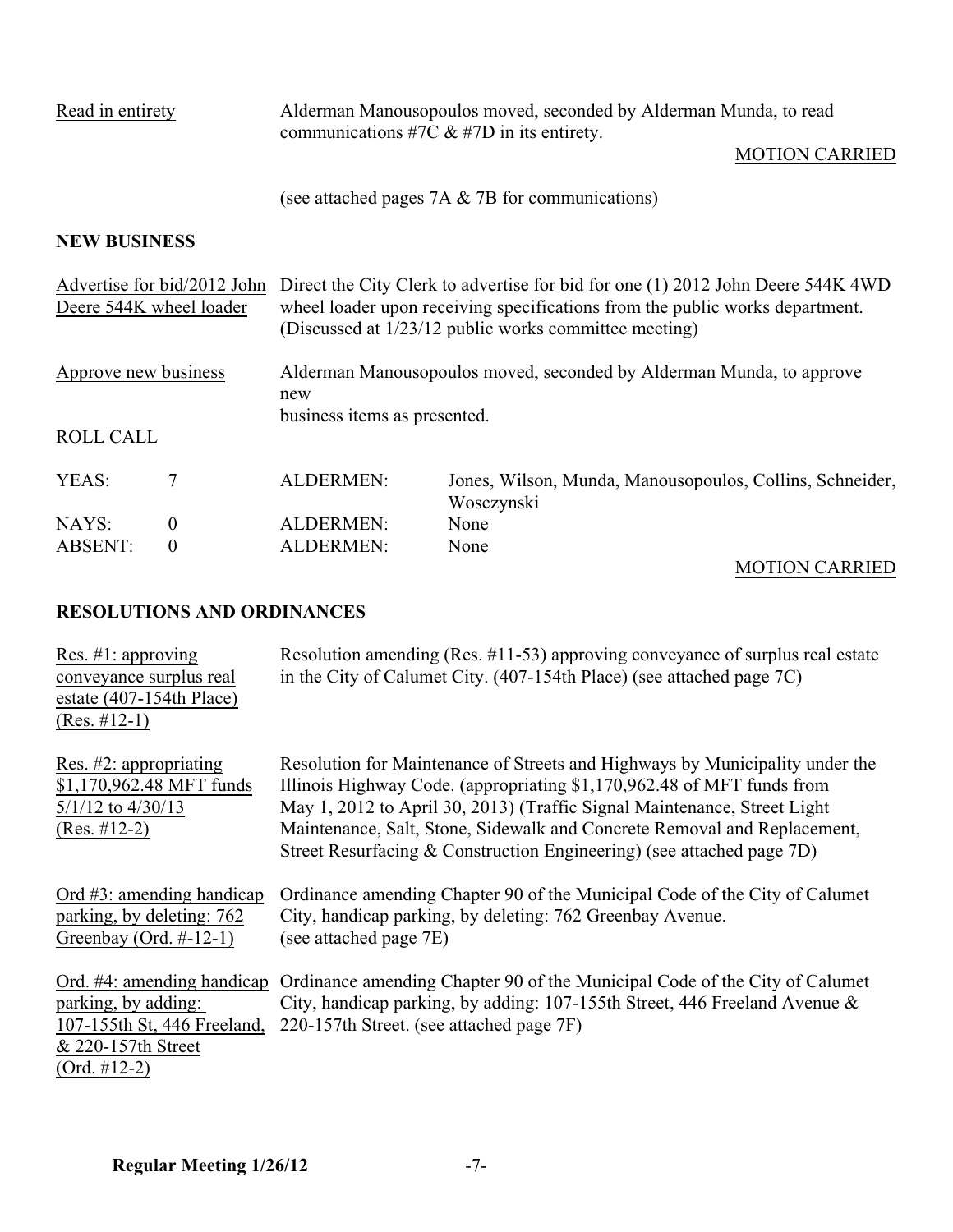Pass Resolutions/Adopt Alderman Manousopoulos moved, seconded by Alderman Jones, to pass the ordinances Resolutions and adopt Ordinances as presented, without the necessity of prior Resolutions and adopt Ordinances as presented, without the necessity of prior posting. ROLL CALL YEAS: 7 ALDERMEN: Wilson, Munda, Manousopoulos, Collins, Schneider, Wosczynski, Jones NAYS: 0 ALDERMEN: ABSENT: 0 ALDERMEN: None MOTION CARRIED

### **FINANCIAL MATTERS**

| Remit payment/Wingfoot/<br>\$5,570.85                                | Amend the motion of November 10, 2011 and approve and authorize the City<br>Treasurer to remit payment to Wingfoot in the amount of \$5,570.85; to be<br>charged to account $\#066-17-4-110$ for the purchase of ten tires for Ladder Truck<br>#309.                                                                                            |  |  |
|----------------------------------------------------------------------|-------------------------------------------------------------------------------------------------------------------------------------------------------------------------------------------------------------------------------------------------------------------------------------------------------------------------------------------------|--|--|
| Remit payment/Alpha<br>Construction/\$101,778.70                     | Approve the CDBG Street Resurfacing (Calhoun Avenue from Harding to<br>Cleveland Avenue) and direct the City Treasurer to remit payment to Alpha<br>Construction in the amount not to exceed \$101,778.70; to be charged toa ccount<br>#065-07-2-471.                                                                                           |  |  |
| Remit payment/Scot Decal<br>\$7,305.88                               | Amend the motion of January 12, 2012 and approve the purchase of 2012-2013<br>vehicle stickers and direct the City Treasurer to remit payment to Scot Decal<br>in the amount of \$7,305.88 and charge to account (\$5,000 - #010-22-3-200 $\&$<br>$$2,305.88 - #010-22-2-320)$                                                                  |  |  |
| Remit payment/Hewlett<br>Packard hardware contract<br>$(\$7,408.80)$ | Approve the Hewlett Packard hardware contract from March 1, 2012 to<br>February 28, 2013 and direct the City Treasurer to remit payment to Hewlett<br>Packard Company in the amount of \$7,408.80 and charge to account<br>#010-99-2-630.                                                                                                       |  |  |
| Remit payment/KRC<br>Calumet City/\$43,373.46                        | Authorize the City Treasurer to remit payment to KRC Calumet City, 836, Inc.<br>in the amount of \$43,373.46 representing the city's 50% share of sales tax<br>received by the city for the accounting period April 1, 2011 through June 30,<br>2011; to be charged to the Corporate Fund - Contractual Obligations line item<br>#010-99-2-696. |  |  |
| Approve payroll                                                      | Approve payroll (\$838,984.19)                                                                                                                                                                                                                                                                                                                  |  |  |
| Approve bill listing                                                 | Approve bill listing (\$219,482.78)                                                                                                                                                                                                                                                                                                             |  |  |
| Approve legal bill listing                                           | Approve legal bill listing (\$5,397.01)                                                                                                                                                                                                                                                                                                         |  |  |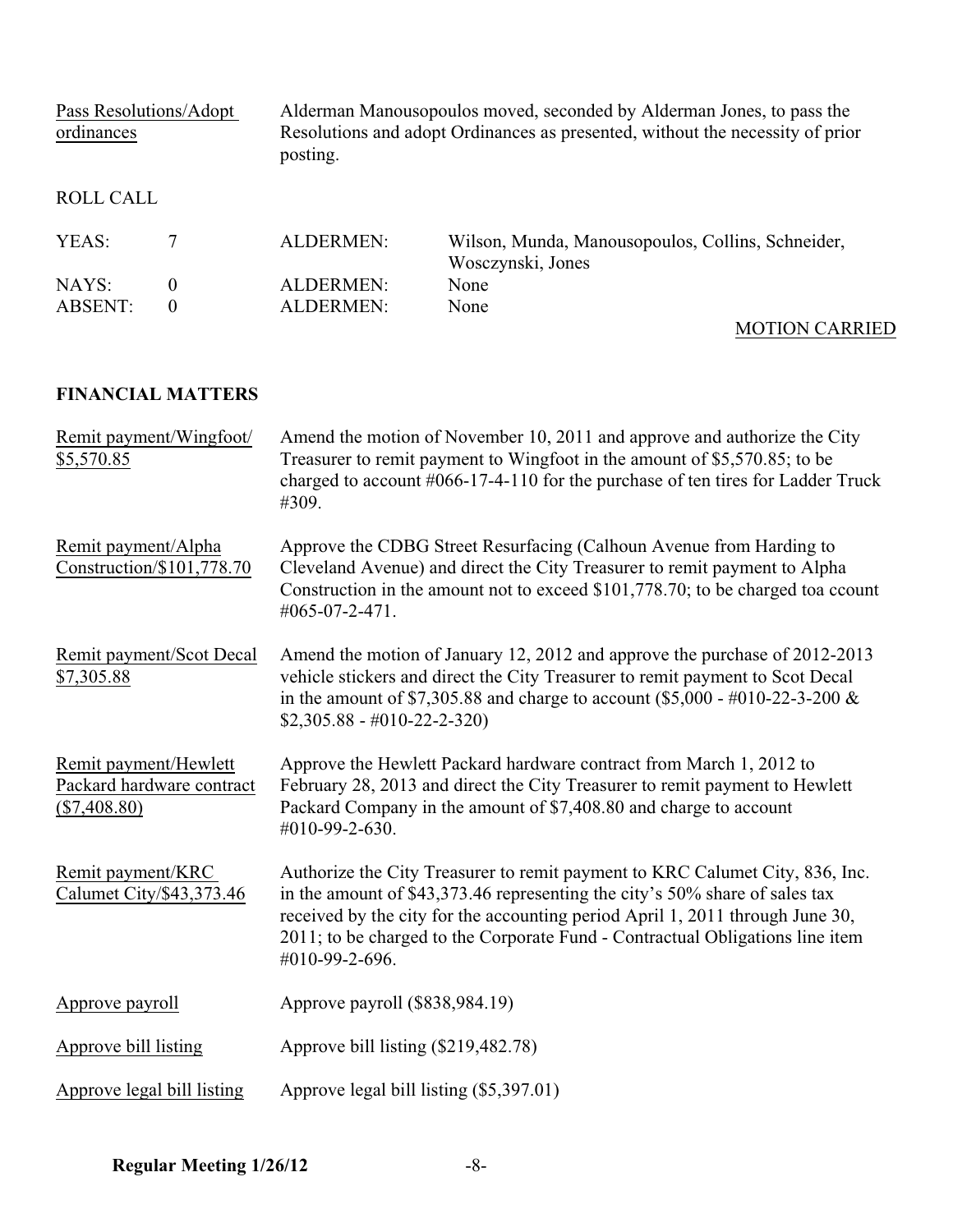| Approve resurfacing/<br>from State to Plummer                          | rehabilitation/Wentworth             | Approve the resurfacing/rehabilitation of Wentworth Avenue from State Street<br>to Plummer Avenue for a cost not to exceed \$218,000 (which includes design<br>and construction engineering) payable from T.I.F. 1 and authorize the engineer to<br>prepare plans, specifications and advertise for bids.                                                                                                                                                                                           |                                                                        |  |
|------------------------------------------------------------------------|--------------------------------------|-----------------------------------------------------------------------------------------------------------------------------------------------------------------------------------------------------------------------------------------------------------------------------------------------------------------------------------------------------------------------------------------------------------------------------------------------------------------------------------------------------|------------------------------------------------------------------------|--|
| Remit payment/Complex<br>Network/\$16,505.30                           |                                      | Approve the repair to the gate system at the Public Works facility, and to design,<br>modify and install necessary equipment to provide remote control gate access and<br>video recorded surveillance of the Public Works entry gate as detailed in the<br>attached Complex Network Solutions proposal dated 1/11/12 and authorize the<br>city to accept the terms as detailed in the proposal and direct the Mayor to sign<br>the proposal. (Discussed at 1/23/12 Public Safety Committee meeting) |                                                                        |  |
|                                                                        |                                      | Authorize the City Treasurer and Finance Director to utilize prior year Capitol<br>Improvement Bond funding in the amount of \$16,505.30 for payment to Complex<br>Network Solutions; also to direct the City Treasurer to make an initial pre-<br>payment to Complex Network Solutions prior to the beginning of work in the<br>amount of \$8,252.65 and remit balance due upon completion and acceptance of<br>work.                                                                              |                                                                        |  |
| properties                                                             | Remit payment/JM Industrial          |                                                                                                                                                                                                                                                                                                                                                                                                                                                                                                     | Approve payment of the demolition and removal for the following        |  |
| demolition properties                                                  |                                      | 453 Price (\$10,800.00) & 1368 Superior Avenue (\$11,800.00); to be taken from<br>account #118-10-5-645 and direct the City Treasurer to remit payment to JM<br><b>Industrial Services.</b>                                                                                                                                                                                                                                                                                                         |                                                                        |  |
| Approve financial matters<br>authorize City Treasurer<br>remit payment |                                      | Alderman Wosczynski moved, seconded by Alderman Jones, to approve financial<br>matters as presented and direct the City Treasurer tor remit payment.                                                                                                                                                                                                                                                                                                                                                |                                                                        |  |
| <b>ROLL CALL</b>                                                       |                                      |                                                                                                                                                                                                                                                                                                                                                                                                                                                                                                     |                                                                        |  |
| YEAS:                                                                  | 7                                    | <b>ALDERMEN:</b>                                                                                                                                                                                                                                                                                                                                                                                                                                                                                    | Munda, Manousopoulos, Collins, Schneider, Wosczynski,<br>Jones, Wilson |  |
| NAYS:<br><b>ABSENT:</b>                                                | $\boldsymbol{0}$<br>$\boldsymbol{0}$ | <b>ALDERMEN:</b><br>ALDERMEN:                                                                                                                                                                                                                                                                                                                                                                                                                                                                       | None<br>None                                                           |  |
|                                                                        |                                      |                                                                                                                                                                                                                                                                                                                                                                                                                                                                                                     |                                                                        |  |

#### MOTION CARRIED

### **UNFINISHED BUSINESS**

Contact organizations that Alderman Jones moved, seconded by Alderman Collins, to direct the City received city Treasurer and City Attorney to contact all organizations who received city received city council grants Treasurer and City Attorney to contact all organizations who received city council<br>to submit receipts and what grants from 2008 to 2012 and submit receipts and what the grants were used for. grants from 2008 to 2012 and submit receipts and what the grants were used for. the grants were used for